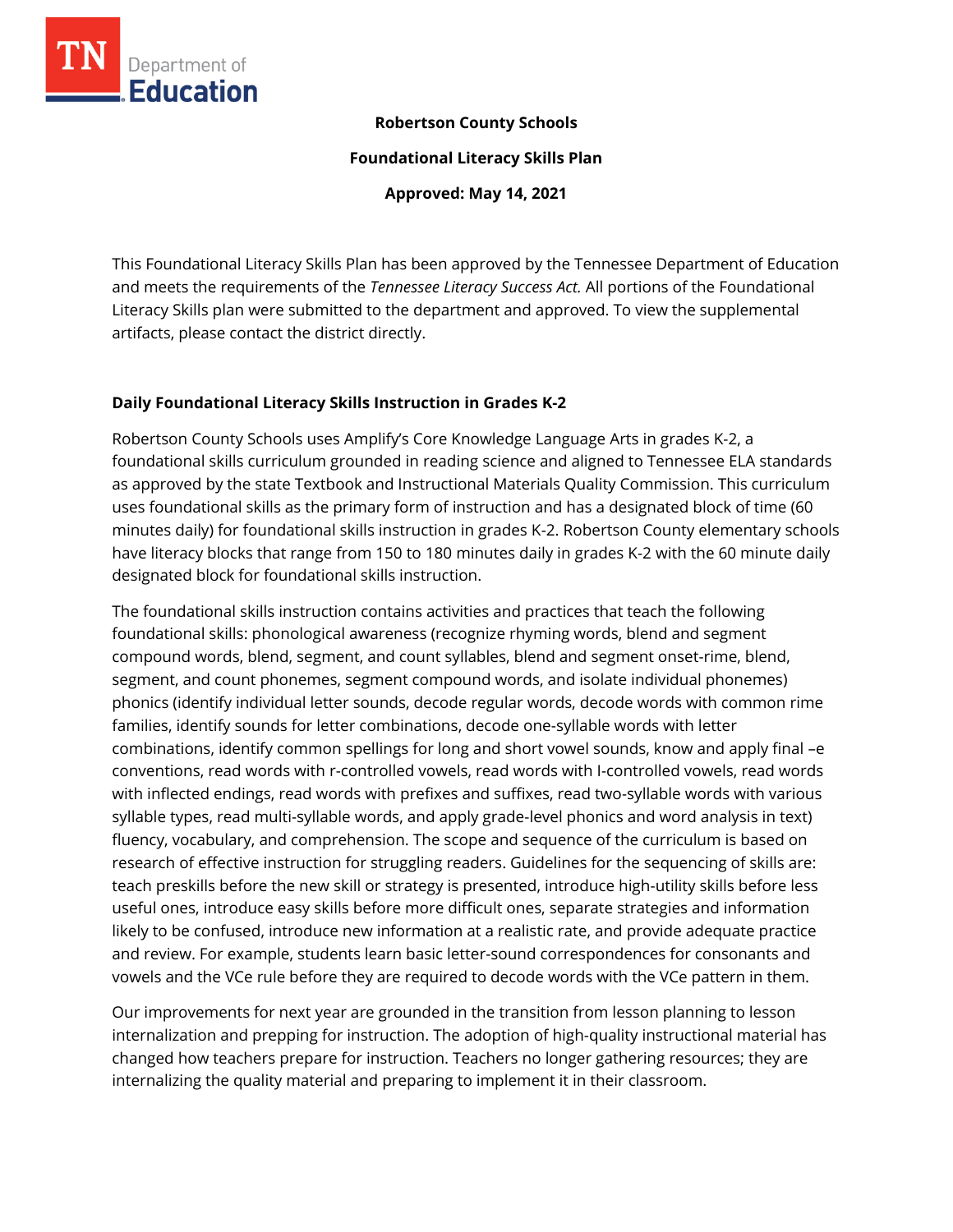Department of **Education** 

#### **Daily Foundational Literacy Skills Instruction in Grades 3-5**

Robertson County Schools uses Amplify's Core Knowledge Language Arts in grades 3-5, a foundational skills curriculum grounded in reading science and aligned to Tennessee ELA standards as approved by the state Textbook and Instructional Materials Quality Commission. The curriculum materials are selected from those approved by the state Textbook and instructional Materials Quality Commission. During the integrated ELA block that meets an evidence-based approach to applying foundational skills within daily lessons, our students receive a total of 120 to 150 minutes. All daily instruction includes components of knowledge-building for about 75 minutes per day and foundational skills instruction that includes fluency, grammar, morphology, spelling, and writing for at least 30 minutes per day. The adopted curriculum also engages students in work around fluency, vocabulary, and comprehension. The fluency, vocabulary, and comprehension skills are not taught in isolation, but are embedded within the lesson to ensure continuity, cohesion, and connection.

For example, our fourth-grade students are now beginning the domain on The American Revolution. They begin by briefly activating prior knowledge and read independently and/or aloud. After the daily read-aloud (or independent reading in on-grade level, complex text), the students may summarize the content (through a think-pair-share model), unpack the most essential vocabulary ("word work"), respond to a series of scaffolded questions, and write a response to an inferential question that requires students to use evidence from the text to support their answer. For example, in vocabulary lessons teachers provide explicit support for vocabulary needed to access the complex text. In one lesson, the students study the root "port" as in import, export, portable, etc. Students use their word knowledge as they engage in group discussion and writing activities. Therefore, foundational skills instruction is embedded in all aspects of this 90-minute block and is dedicated to developing students' holistic literacy approach to fluency, vocabulary, and comprehension coherently as recommended by research.

Our improvements for next year are grounded in the transition from lesson planning to lesson internalization and prepping for instruction. The adoption of high-quality instructional material has changed how teachers prepare for instruction. Teachers are no longer gathering resources; they are internalizing the quality material and preparing to implement it in their classroom.

# **Approved Instructional Materials for Grades K-2**

Amplify - K-5 Core Knowledge Language Arts

# **Approved Instructional Materials for Grades 3-5**

Amplify - K-5 Core Knowledge Language Arts

# **Universal Reading Screener for Grades K-5. This screener complies with RTI<sup>2</sup>and Say Dyslexia requirements.**

EasyCBM is our universal screener in grades K-5 for benchmarking and progress monitoring and is on the state-approved list. EasyCBM complies with RTI2 and Say Dyslexia requirements. The screener is used to assess reading and math in the fall, winter, and spring in grades K-5.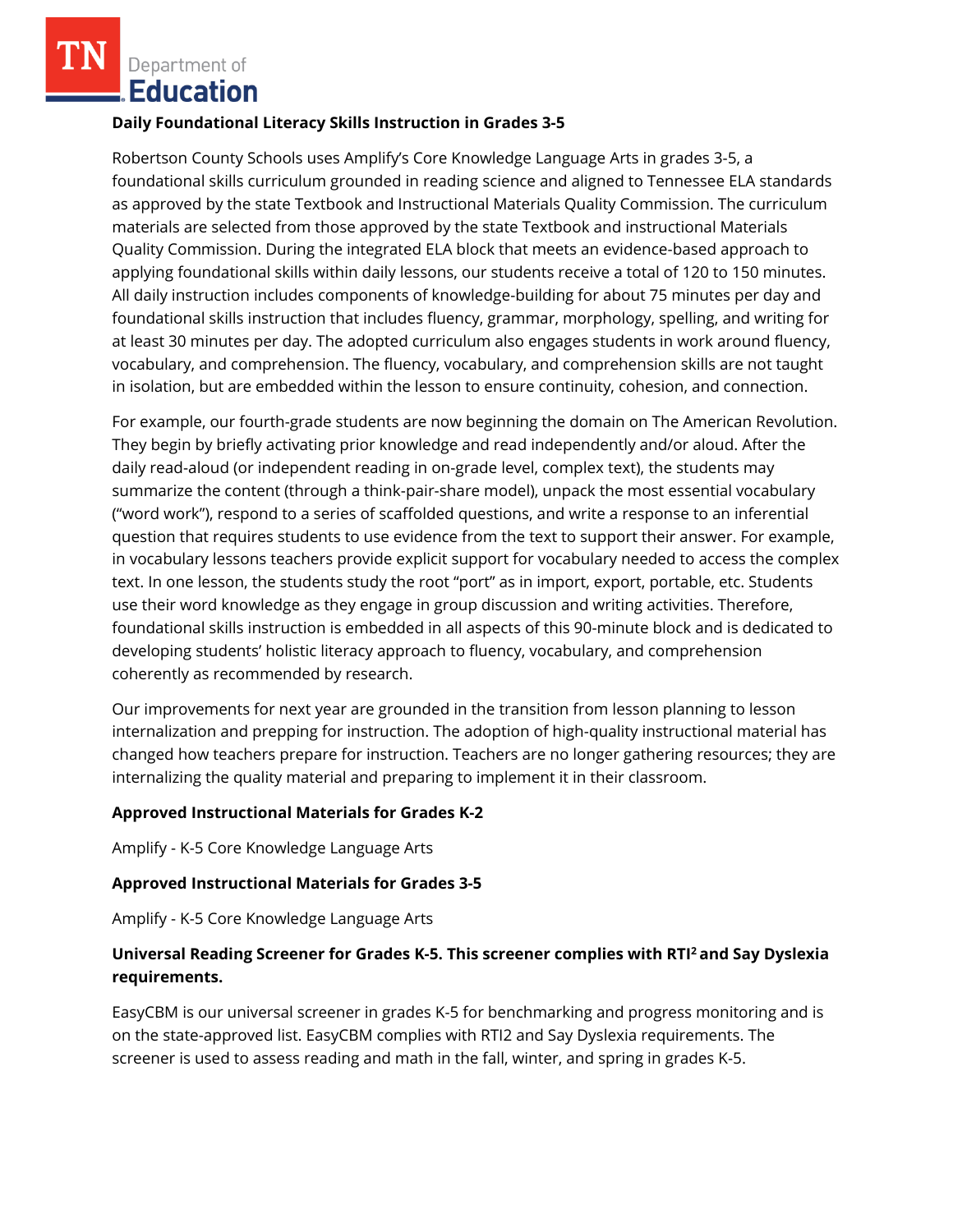Department of **Education** 

#### **Intervention Structure and Supports**

Robertson County Schools actively works to identify students who may need intervention. Students are screened for decoding and encoding concerns through the universal screening process including phonological awareness, phonemic awareness, alphabet knowledge, sound-symbol recognition, and rapid naming. Students in grades K-8 complete the universal screening and data review process in reading, math, and writing three times per year. Students in grades 9-12 are screened using the early warning system and then referred to the universal screening high school proficiency tests if deemed necessary. School data teams review the results from the skills-based screener as the first filter to look for students who may demonstrate one of the characteristics of dyslexia. After this initial screener, school data teams review other relevant data on the student to gain more information from classroom data, benchmark assessments, and state testing results to identify students at risk. Additionally, students flagged through the first two review procedures are assessed using survey-level and diagnostic assessments to determine specific intervention needs. All students are placed according to their results into enrichment, remediation, tier 2, tier 3, or skills-based intervention.

For students identified as needing an intervention to address a characteristic of dyslexia, the intervention programs address decoding and encoding skills, phonological awareness, phonemic awareness, sound-symbol recognition as well as rapid naming skills according to the individual needs of the students.

Students placed in remediation are given reteaching and practice opportunities on standards. They are monitored using common formative assessments, classroom data, and progress monitoring by school data teams to determine if they are making adequate progress or need additional support through tier 2 or tier 3. Students placed in tier 2, tier 3, and skills-based intervention are provided intensive, systematic instruction that addresses the foundational reading skills identified as deficit areas for each student. Interventions occur five times per week, with times ranging from 30 to 45 minutes each session. Students in the intervention are progress monitored at least bi-weekly on instructional level probes and monthly on grade level probes. Students and teachers review these results as they are completed to monitor each student's individual goal.

School data teams meet every 4.5 weeks to determine if there is adequate progress towards each student's goals. The team then recommends continuing the current intervention, making a change, or considering a special education referral. If the team does not see progress and changes have been implemented without success, the student is referred to the support team for a possible psychoeducational assessment. If a student qualifies for special education services and the team determines skills-based intervention to be the LRE, the student can receive this intervention in the special education setting to address the academic deficits more intensely.

All district-level interventions have been reviewed and determined to be valid and reliable. The students are placed in interventions aligned to their specific skill deficits. The programs are systematic, cumulative, explicit, multi-sensory, aligned to address deficiencies, and language based.